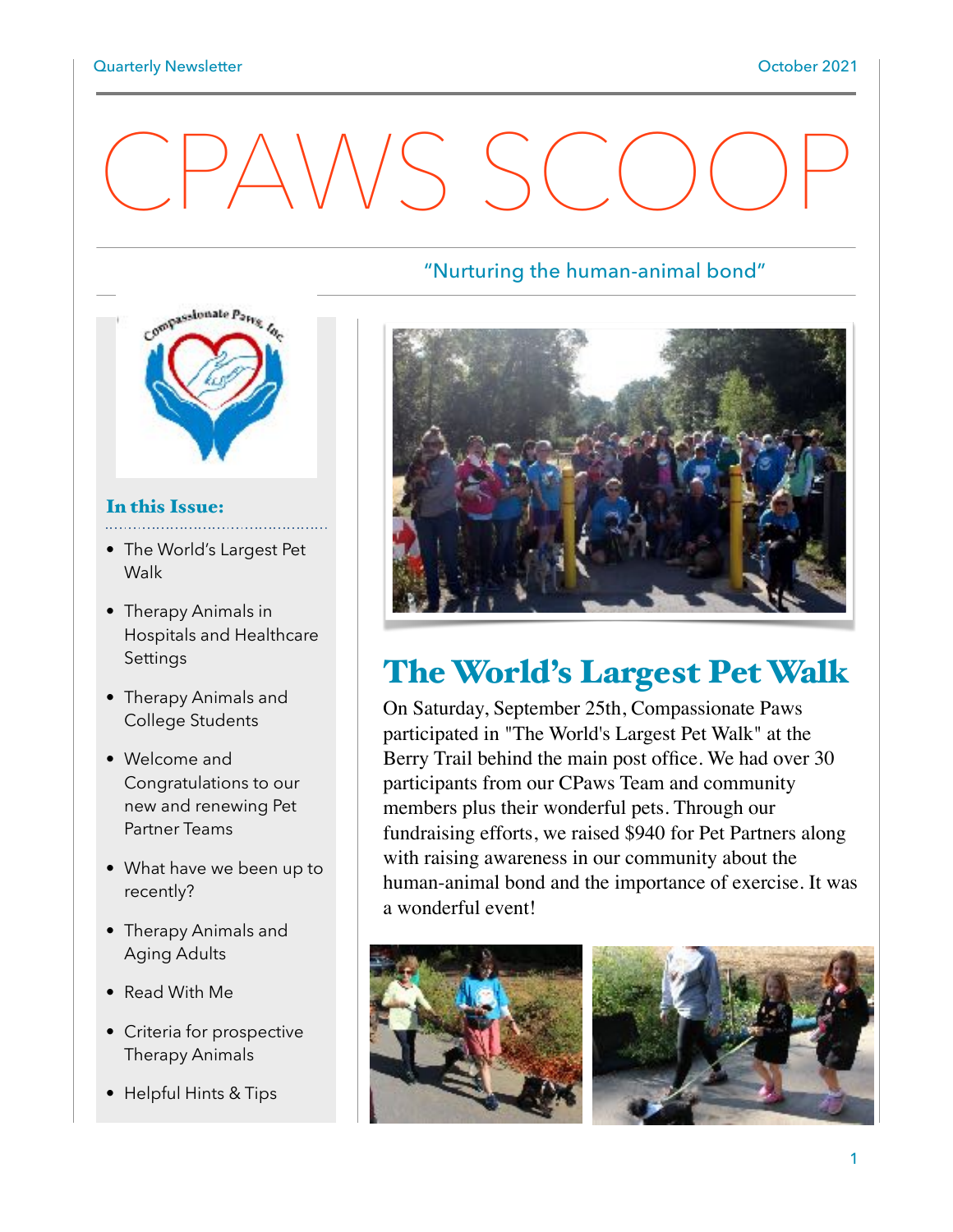# Therapy Animals in Hospitals and Healthcare Settings

#### *What are the benefit?*

• Physiological effects include reduced blood pressure, lower heart rate, and decreased anxiety.

• The presence of therapy animals can bring a sense of normalcy to a hospitalized patient.

• Therapy animals have been found to have a positive effect on patients' pain level and satisfaction with their hospital stay.

• Don't underestimate the power of a therapy animal in a waiting room, chaplain's office or even in the staff break room to reduce stress.

### Therapy Animals and College Students

#### *What are the benefits?*

• Studies show interactions with therapy animals decrease stress and anxiety.

• Therapy animals have been found to be a social lubricant, promoting increased social interaction with other students on campus and reducing loneliness.

• Social engagement with handlers as well as the therapy animal can help students to see life outside the campus.

### *Welcome and Congratulations to our new and renewing Pet Partner Teams*

On Saturday, September 18th, our evaluators Laurie Angel and Misty Rigas evaluated three pet partner teams. Thank you to all that volunteered. Volunteers were D'Ann Downey, Cathy Varidel, Vicki VanPelt, and Rany Logan. A big thank you to Rany Logan for securing our testing location. Congratulations and welcome to our new Pet Partner Team, Mary Ann and Bailey, and to our renewing team, Bonnie and Quincy! We look forward to seeing all the wonderful things you will do as Pet Partners.





*What have we been up to recently?*



"Paws"ing to thank our healthcare workers at Floyd



Greeting incoming students at Berry College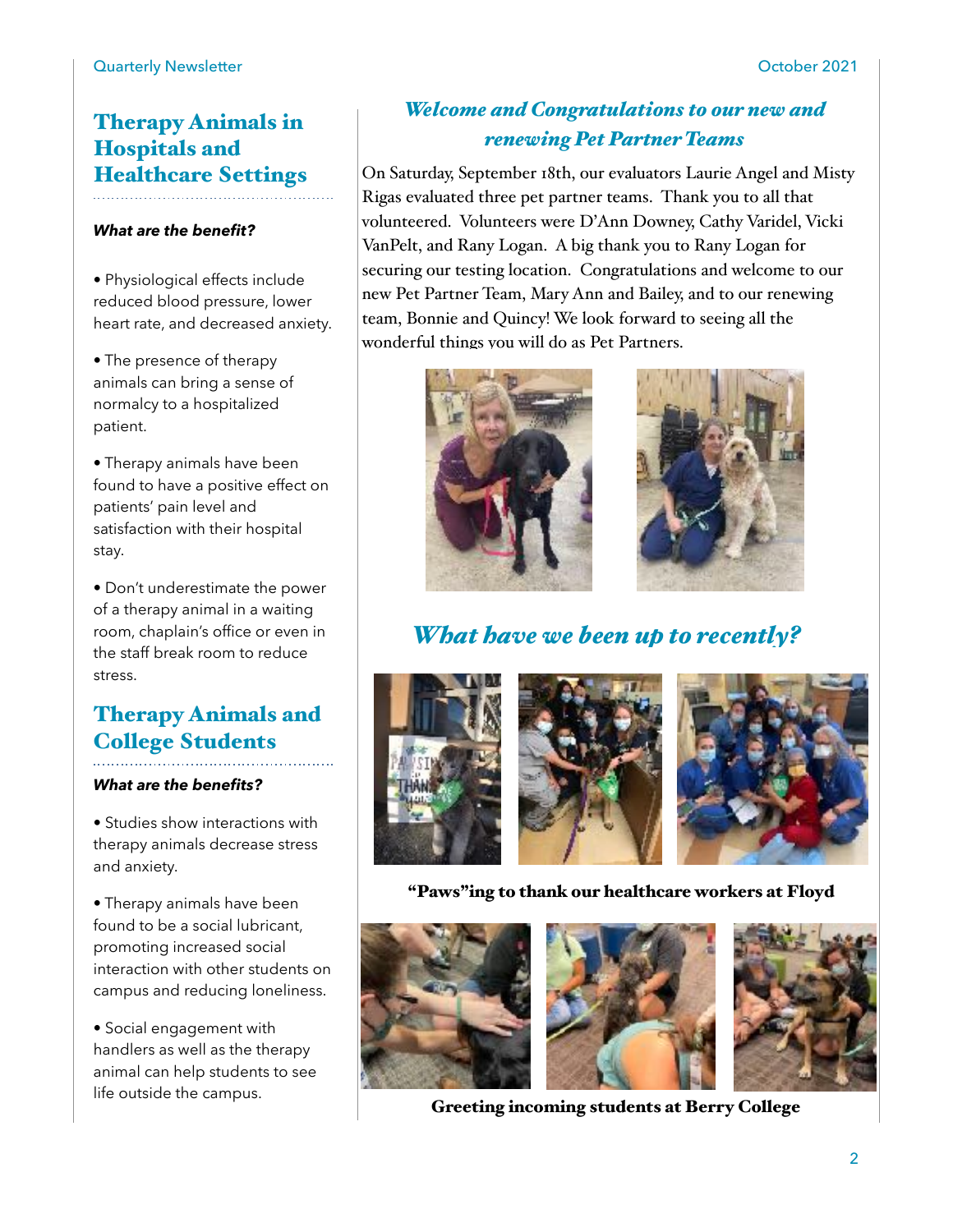# *What have we been up to recently? (Continued)*



Visiting residents at Riverwood Senior Living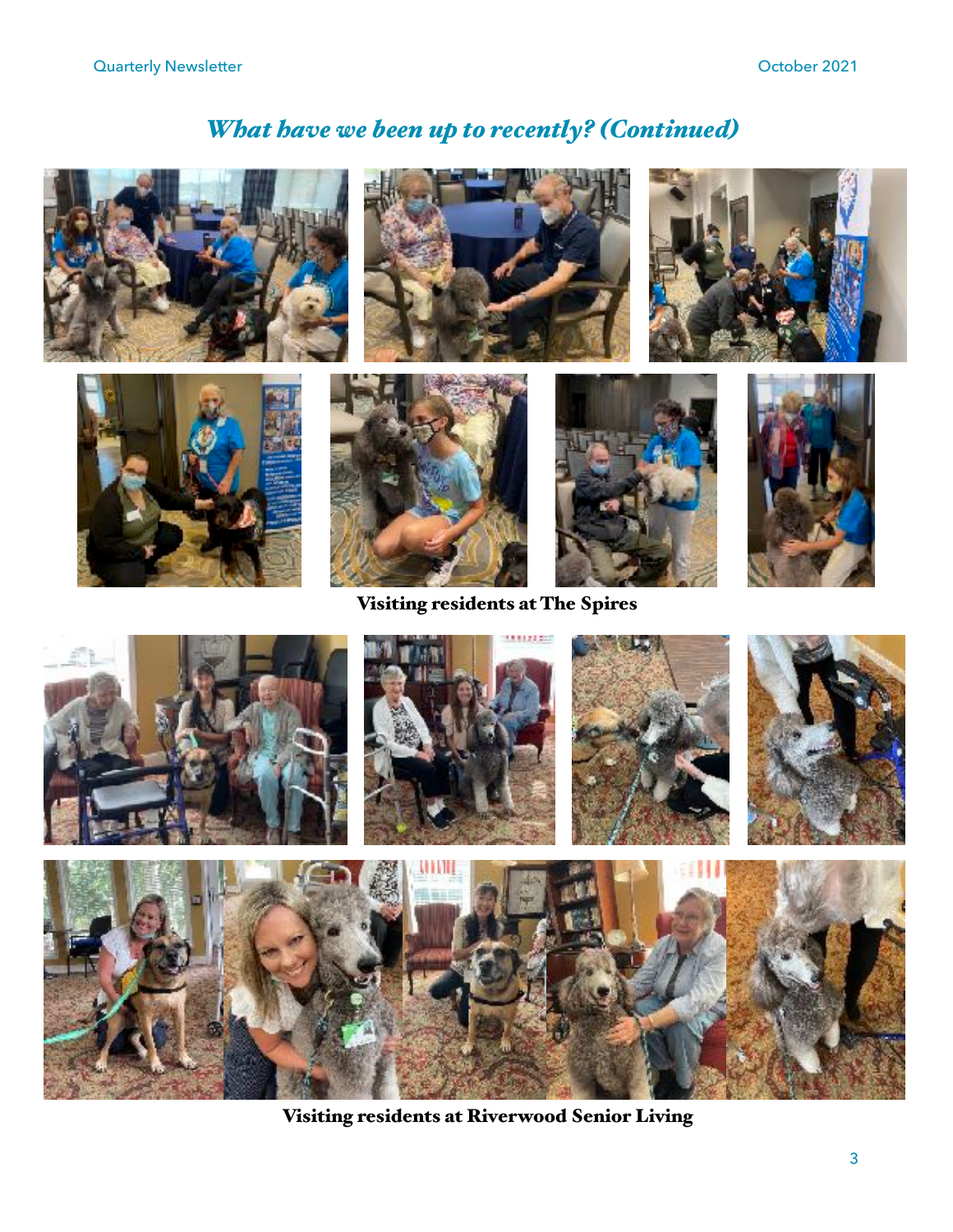# *What have we been up to recently? (Continued)*



Summerville Community Event - "Read With Me"

## Therapy Animals and Aging Adults

*What are the benefits?* 

- Improved mood, decreased depression, decreased loneliness, facilitation of memory
- Increase in socializing between nursing home residents and staff which is frequently documented to

continue after the visit has ended

• Increased physical activity from stretching to pet, and co-walking with the therapy animal team

# Read with Me™

"Read with Me" is a special initiative of the Pet Partners Therapy Animal Program, registering the best therapy animal teams with the highest credentials across the country. Handlers in the Read with Me program have learned how to apply their proactive handling and constructive communication skills in a setting with children. Scientific research demonstrates the positive impacts of animals on children's learning: A 2012 study showed that the children reading with dogs had significantly greater improvements in reading competence, motivation, and reader self-confidence than those reading without. A 2014 study of third graders showed those who read with a dog reported participating in additional voluntary reading practice during their summer break, while none reported summer reading from those without dogs.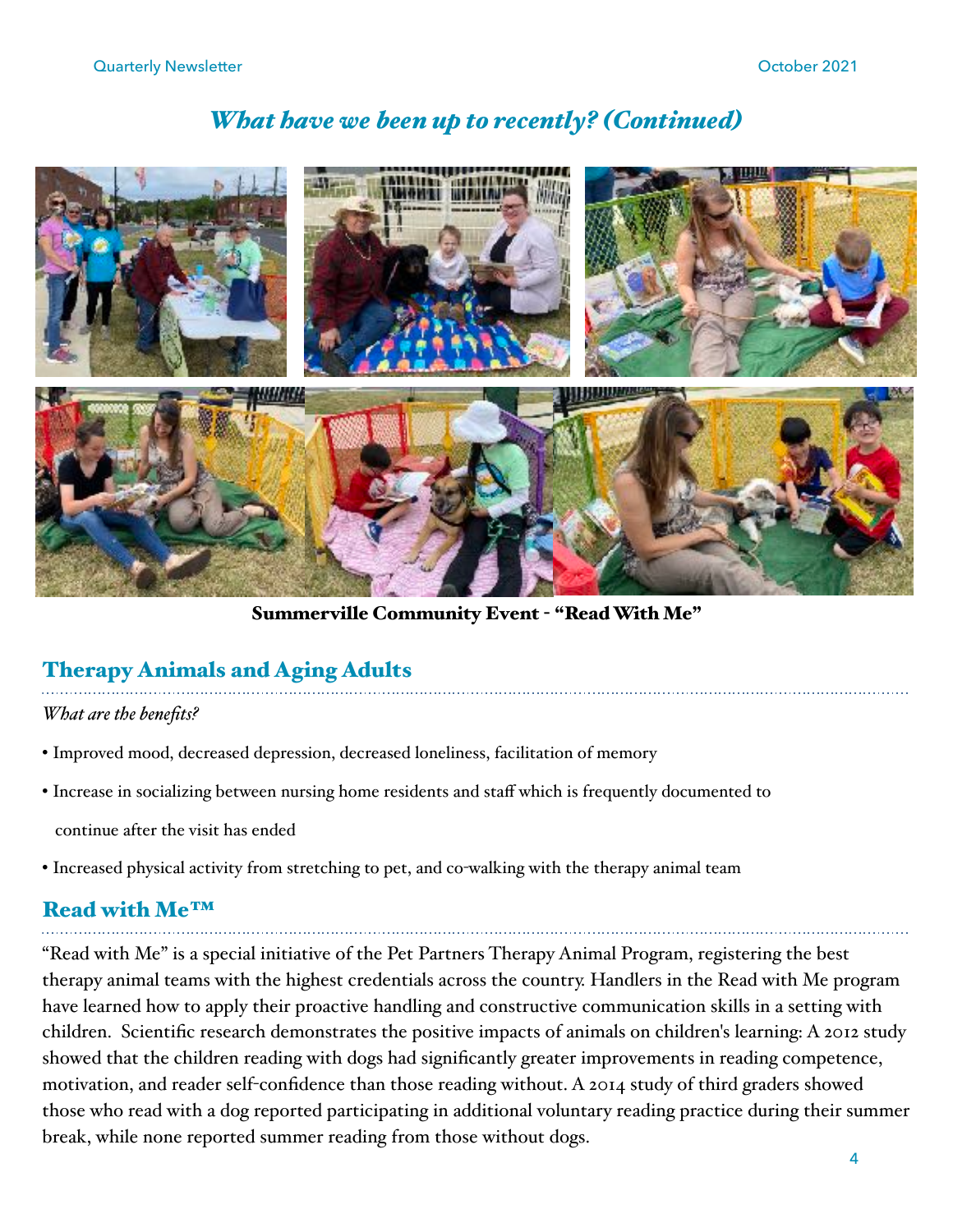#### Criteria for Prospective Therapy Animals:

- Pet Partners Therapy Animals must meet the following criteria:
- Are at least one year old at the time of evaluation, or six months old for rabbits, guinea pigs, and rats.
- Have lived in the owner's home for at least six months, or one year for birds.
- Must be reliably house trained. Waste collection devices are not permitted, with the exception of flight suits for birds.
- Be currently vaccinated against rabies. Rabbits, guinea pigs, rats, and birds are exempt from this requirement. Titers are not accepted in lieu of vaccination.
- May not be fed a raw meat diet.
- Have no history of aggression or seriously injuring either people or other animals.
- Demonstrate good basic obedience skills. Animals walking with a lead should walk on a loose leash, and respond reliably to common commands such as "sit," "down," "stay," "come," and "leave it."

### Helpful Hints & Tips:

- *Self and dog health check:* Handlers should evaluate their dogs' health and attitude, as well as their own, prior to every visit.
- *Olfactory sensitivity:* Avoid using perfumes, colognes, and other scented oils on both the handler and the dog. Handlers want to look and smell their best when taking their dogs to visit, but it is also important to remember some individuals may have severe allergies to these products.
- *Water for your dog:* Keep your dog well hydrated. Bring water and bowl. Folding fabric or plastic bowls are perfect for taking along on visits.
- *Expect encounters with other dogs and animals:* Be aware that some facilities have their own pets or may allow visiting family pets. Residents may have their own pets as well. These animals may not behave in the same manner as a therapy dog. You may want to find out if there is a visiting time set aside for family pets and try to avoid visiting during that time.
- *How is your dog really feeling?* Be alert to signs of stress in your dog and yourself. Monitor the body language of your dog for signs of stress, including, but not limited to:
	- ✦ Excessive panting ✦ Pressing the ears and tail close to the body
		- ✦ Jumping or climbing on you for security
		- ✦ Hiding behind you
		- ✦ Shaking or developing tremors in the body or legs
		- ✦ Showing the whites of the eyes
- ✦ Yawning or changing facial expressions
- ✦ Looking for an escape route or doorway
- ✦ Refusing to socialize
- ✦ Lowered body